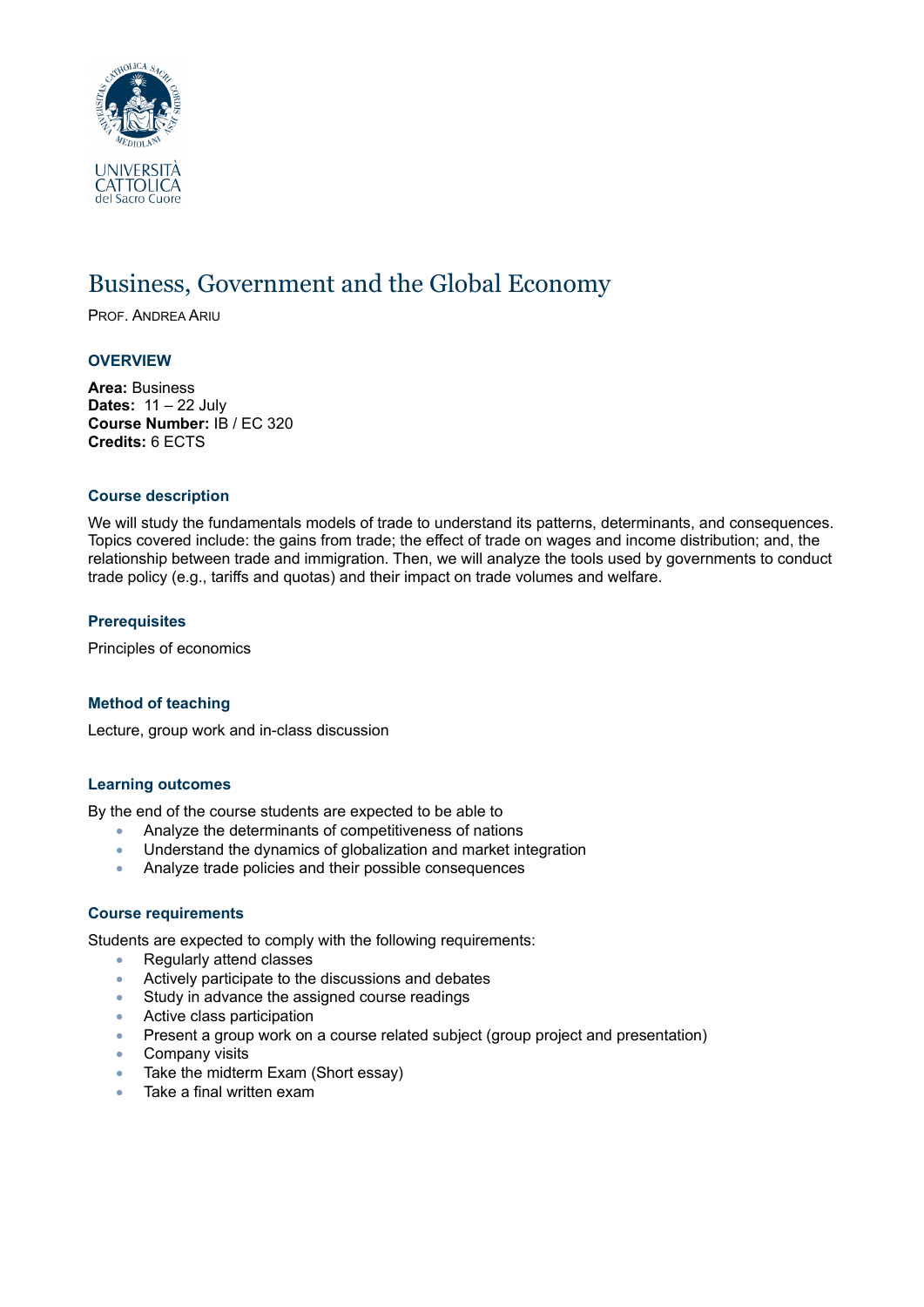

## **Evaluation**

| <b>Description</b>             | Share of the final mark | <b>Timing</b>       |
|--------------------------------|-------------------------|---------------------|
| <b>Class Participation</b>     | 10%                     | During the course   |
| Midterm Exam (Essay)           | 30%                     | Beginning of week 2 |
| <b>Presentation and Debate</b> | 30%                     | Beginning of week 2 |
| Final exam                     | 30%                     | End of week 2       |

## **Detailed description of assignments**

- **Class participation:** The professor will ask several multiple-choice questions during the classes. A correct answer will provide one point, while wrong or no answer will be evaluated as zero.
- **Presentation:** Students will be divided in groups of 4 students. There will be five themes and two groups will engage in a presentation either in favor or against the topic and in a discussion with the other team. Every team member has to present. Presentations will take 20 minutes for each of the two groups (e.g., 5 minutes for each team member and 40 minutes total allocated to the two presentations) and the discussion will last for 20 minutes.
- **Midterm Exam:** It will be composed by a small essay (two pages max, times new roman 12pt single spaced) in which the student will provide his/her personal perspective on the topic assigned for the presentation. The student is allowed to bring material and to consult online sources and will have 4 hours to complete the task. It must be sent via email to the instructor
- **Final Exam**: The exam will be divided in three parts. In the first there will be 10 multiple-choice questions (one point for correct answer and zero for a wrong one). The second will be an exercise. The third will be an open question on the topics covered during class or during the presentations to choose among three options.

## **Readings**

There is not a formal textbook, however a more in-depth review of the topics covered can be found in:

[MCL] John McLaren, International Trade, Wiley, 2002.

[KOM] Krugman, Obstfeld, and Melitz International Economics: Theory and Policy. 9th ed. Addison-Wesley.

Moreover, there will be suggested readings for the students that want to deepen their knowledge about the global economy and international trade.

The syllabus below reports as reference the chapter of the textbook for each topic. Additional readings will be available on the blackboard and grouped by unit in dedicated folders.

## **Rules of conduct**

**Attendance:** Attendance is mandatory and no absence/s will be excused. Unexcused absences will prevent students from being admitted to the final exam. In case of health issues, students will need to inform both UCSC International Office (at [international.advisor@unicatt.it\)](mailto:international.advisor@unicatt.it) and the professor and provide a medical certificate.

Should students, for Covid-related issues, be prevented from traveling to Milan and taking in-person courses, but still would like to join the program, Università Cattolica will decide on a case by case basis whether or not the student will be authorized to join virtually.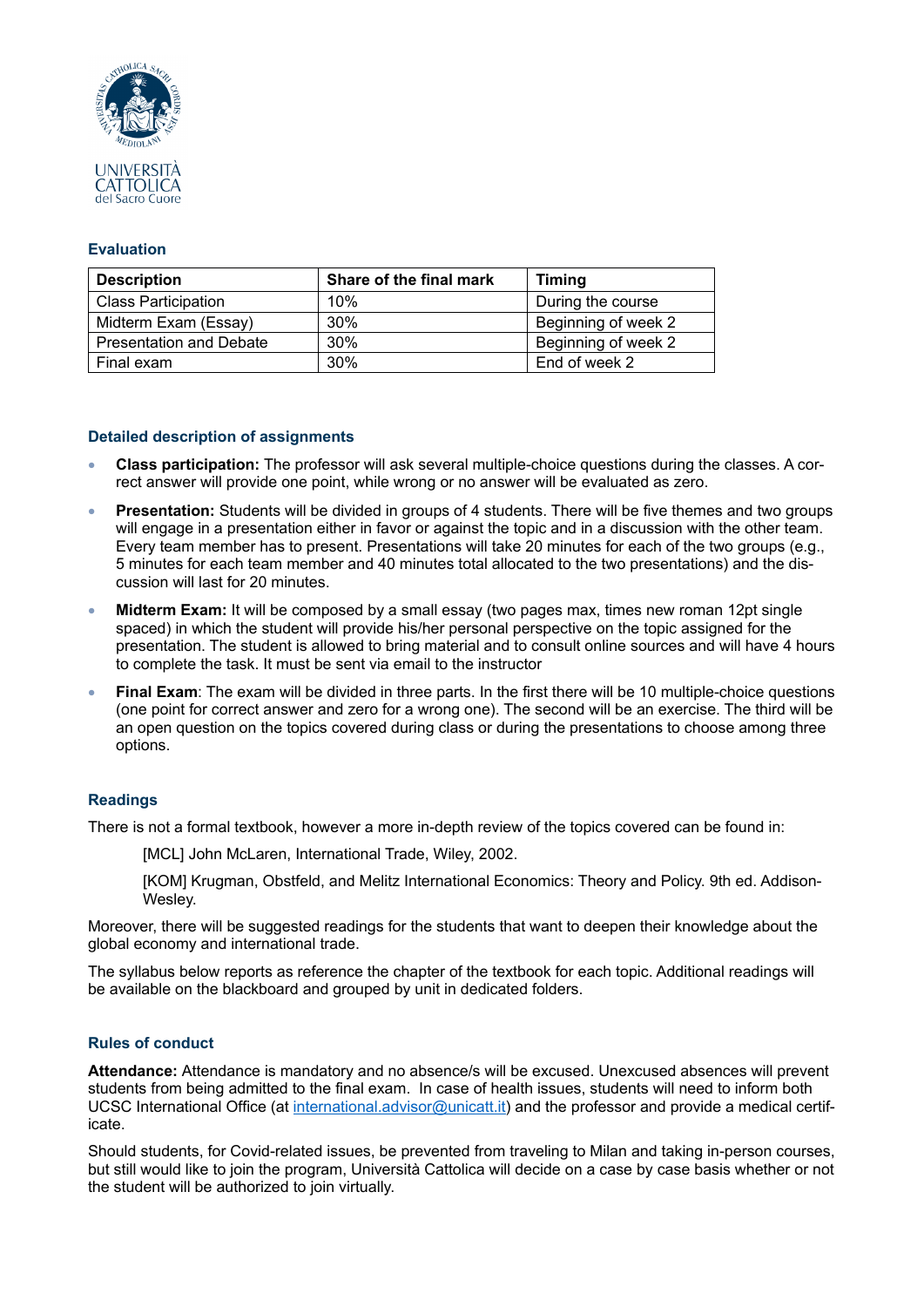

Attendance will still be mandatory for all classes (exceptions to this rule will only be made for students who find themselves in a time zone that complicates live participation and if the course allows for asynchronous access to course content). Students attending live streaming must activate microphone and camera unless otherwise specified by the instructors.

Company visits (when in-person) will be substituted with an alternative academic activity

**Exam Date:** The exam date cannot be re-scheduled. Unexcused absences will result in a failing grade. In cases of unforeseeable circumstances such as illness or injury on the day of the exams, the student must submit a medical certificate and communicate his/her absence to the Professor and UCSC International Office via email prior to the exam. If the student does not justify his/her absence through sufficient documentation and with adequate notice before the final test, the student will receive an automatic Failed.

## **Bio of instructor**

**Dott. Andrea Ariu** is Assistant Professor at the University of Milan. He got his PhD from the Université Catholique de Louvain. His research focuses on international trade (with focus on services trade) and international migration. Previous to joining the University of Milan Andrea held an Assistant Professor position at the Ludwig-Maximilians-Universität in Munich, and Post-Doc positions at the Geneva School of Economics and Management and at the McDonough Business School, Georgetown University.

## **UNIT 1: WORLD TRADE AND THE COMPETITIVENESS OF NATIONS**

#### **Key topics:**

Presentation of the course: aims, organization and overview of the syllabus. Assignments and evaluations: presentation and suggestions. A historical perspective of world trade, what, why and with whom we trade. Benefits of world trade, the standard Ricardian Model and comparative advantages. The determinants of comparative advantages: technological differences.

#### **Readings:**

- McLaren, Chapters 1, 2
- Class slides
- Krugman, Paul (1993), "What Do Undergrads Need to Know about Trade?" American Economic Review (OPTIONAL)
- Krugman, Obstfeld and Melitz, Chapter 3 (OPTIONAL)
- Krugman, Paul (1996), "Ricardo's Difficult Idea" (OPTIONAL)

## **UNIT 2: PRODUCTION AND DISTRIBUTION IN THE GLOBAL ECONOMY**

#### **Key topics:**

Imperfect competition and internal and external economies of scale. Monopolistic competition and oligopolistic competition.

#### **Readings:**

- McLaren, Chapters 3, 4
- Class slides
- Krugman, Paul (2008), "The Increasing Returns Revolution in Trade and Geography," Nobel Prize Lecture. (OPTIONAL)
- Krugman, Obstfeld and Melitz, Chapter 8, (OPTIONAL)